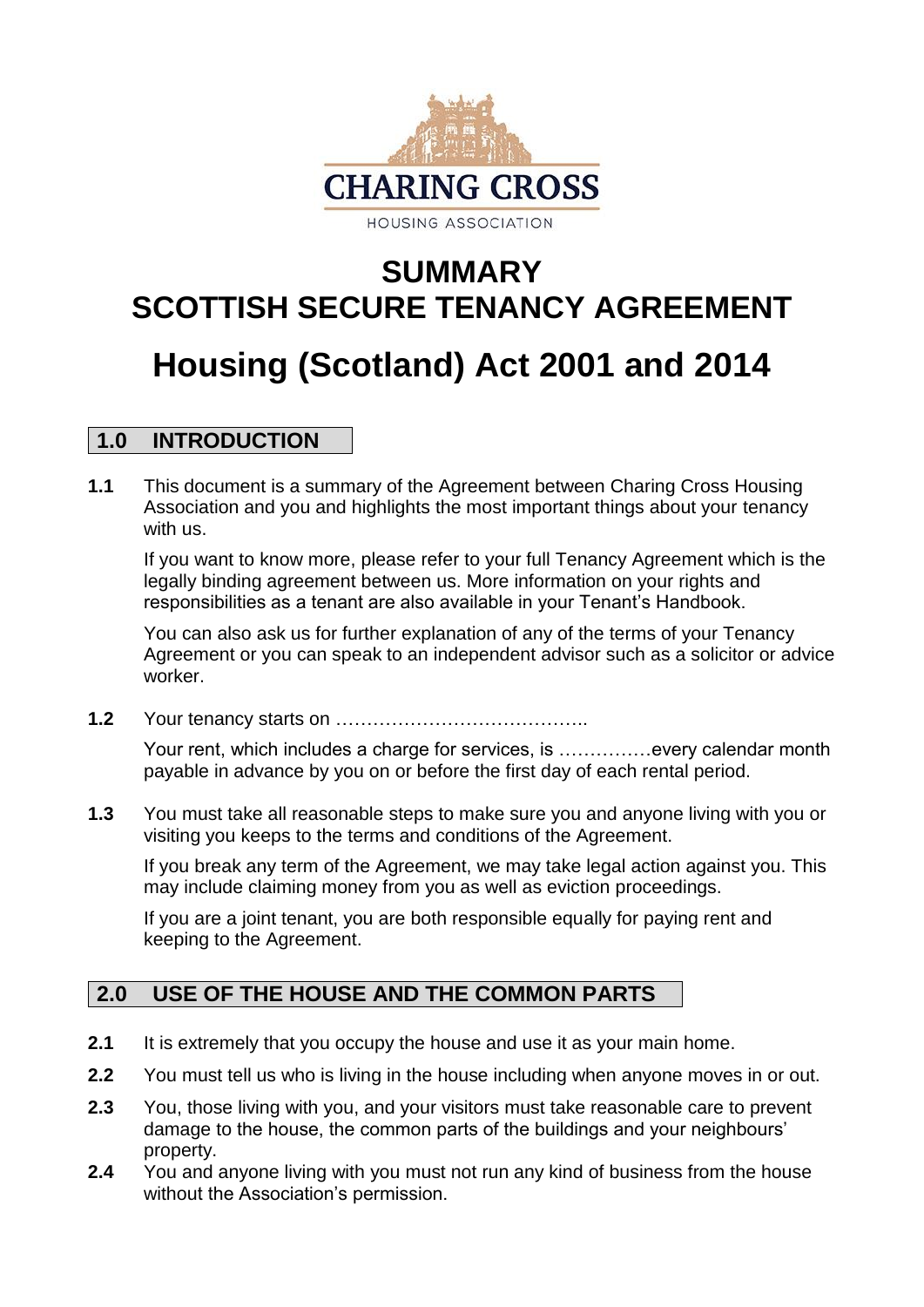- **2.5** You must not allow your house to become overcrowded.
- **2.6** You may keep pets within your home as long as you get the Association's permission in writing before you or anyone living with you get a pet.
- **2.7** You must not use or allow the house to be used for illegal or immoral purposes (e.g. dealing in controlled drugs, running a brothel, dealing in stolen goods, illegal betting and illegal gambling).
- **2.8** You must take your turn, with all other tenants and owner-occupiers sharing the common parts, in keeping them clean and tidy.
- **2.9** You must securely bag all your household rubbish and store it correctly in the designated areas.
- **2.10** You must comply with the local arrangements for the disposal of large items by arranging a bulk uplift with Glasgow City Council.
- **2.11** Storage of paraffin or liquid petroleum gas (LPG) and use of heaters using paraffin or LPG is not allowed in the house without the Association's permission.

## **3.0 RESPECT FOR OTHERS**

- **3.1** You, those living with you, and your visitors, must not harass or act in an antisocial manner towards other residents, visitors, our employees, agents and contractors and those in your house.
- **3.2** If you have a complaint about nuisance, annoyance or harassment being caused by a neighbour (or anyone living with him/her or his/her visitors), you may report it to us.
- **3.3** We will act fairly to you in all matters connected with your tenancy and will not unfairly or unlawfully discriminate against you in any way.

If you believe we have acted unfairly to you in any way, we have a complaints procedure which you can use to let us know your concerns.

## **4.0 SUBLETTING, ASSIGNATION, JOINT TENANCY AND EXCHANGE OF YOUR TENANCY**

- **4.1** You must get the Association's written permission if you want to:
	- take in a lodger; **OR**
	- add a joint tenant to the tenancy; **OR**
	- sublet part or all of your house; **OR**
	- assign the tenancy (pass on the tenancy to someone else); **OR**
	- carry out a mutual exchange; **OR**
	- otherwise give up possession

From 1 November 2019 there will be new notification and residency requirements that have to be met for subletting, assignation and adding a joint tenant to your tenancy agreement. These are detailed in your Tenancy Agreement.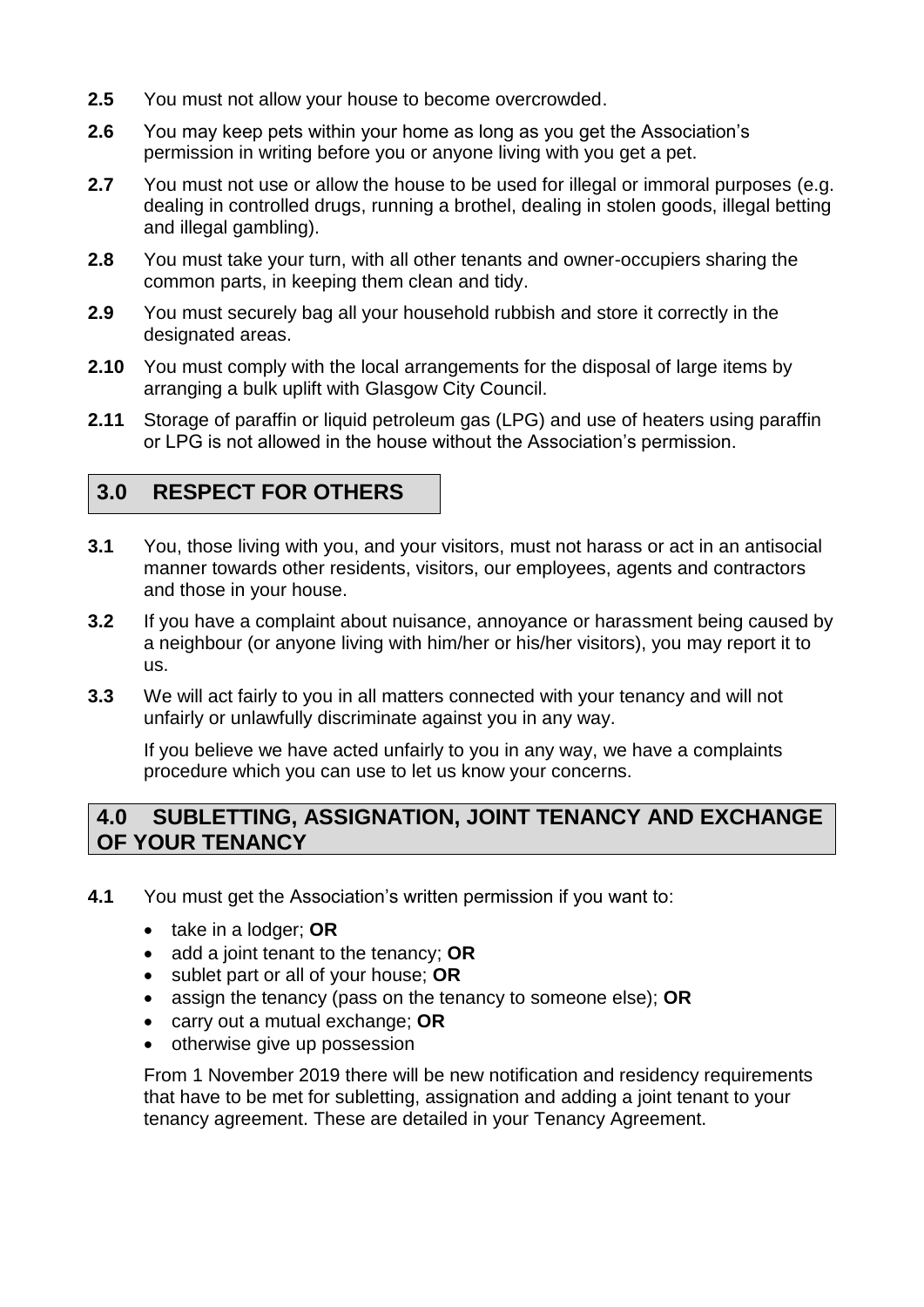## **5.0 REPAIRS, MAINTENANCE, IMPROVEMENTS AND ALTERATIONS**

#### **Our responsibilities and rights**

- **5.1** We will;
	- Ensure that your house is wind and watertight, habitable and in all other respects reasonably fit for human habitation before your tenancy begins.
	- Carry out repairs or other work necessary to keep the house in that condition throughout your tenancy. In particular we will keep the structure and exterior of the house and installations for water, gas, electricity, sanitation, heating and hot water in good repair and condition.
	- Carry out inspections, at reasonable intervals, of the common parts and, wherever possible, carry out any repairs required to keep the common parts safe and well maintained. If we need the co-operation or permission of another person we will do our best to get it.
	- Inspect annually any gas installations in the house provided by us.
	- Not be responsible for repairing damage caused wilfully, accidentally or negligently by you, anyone living with you or an invited visitor to your house. If we do carry out the work you will be recharged the costs. This does not apply to fair wear and tear.

#### **Your responsibilities and rights**

- **5.2** You must;
	- Report to us, as soon as reasonably possible, repairs required to keep the property in a good condition.
	- You are responsible for taking reasonable care of the house, including carry out minor repairs and keeping it clean.
	- Give us reasonable access to your house if we have given you at least 24 hours notice in writing.
	- Where necessary, uplift carpets or other flooring in your house within a reasonable period to allow us to carry out necessary repairs.
- **5.3** If we have failed to carry out repairs that we should under this Agreement, you have the right to carry out the repairs yourself and deduct the reasonable cost of doing so from your rent. However there are certain condition that must be met before this applies and **you are strongly advised to take legal advice before exercising your right under this paragraph. Your home is at risk if you wrongly exercise this right.**
- **5.4** Although we will maintain comprehensive buildings insurance, we are not responsible for the arrangement of contents insurance cover.

#### **Alterations and Improvements**

**5.5** You must get the Association's written permission before carrying out any alterations or improvement to your house or common parts. If you don't, we will recharge you for restoring the property.

Approved alterations and improvements may be eligible for compensation at the end of your tenancy.